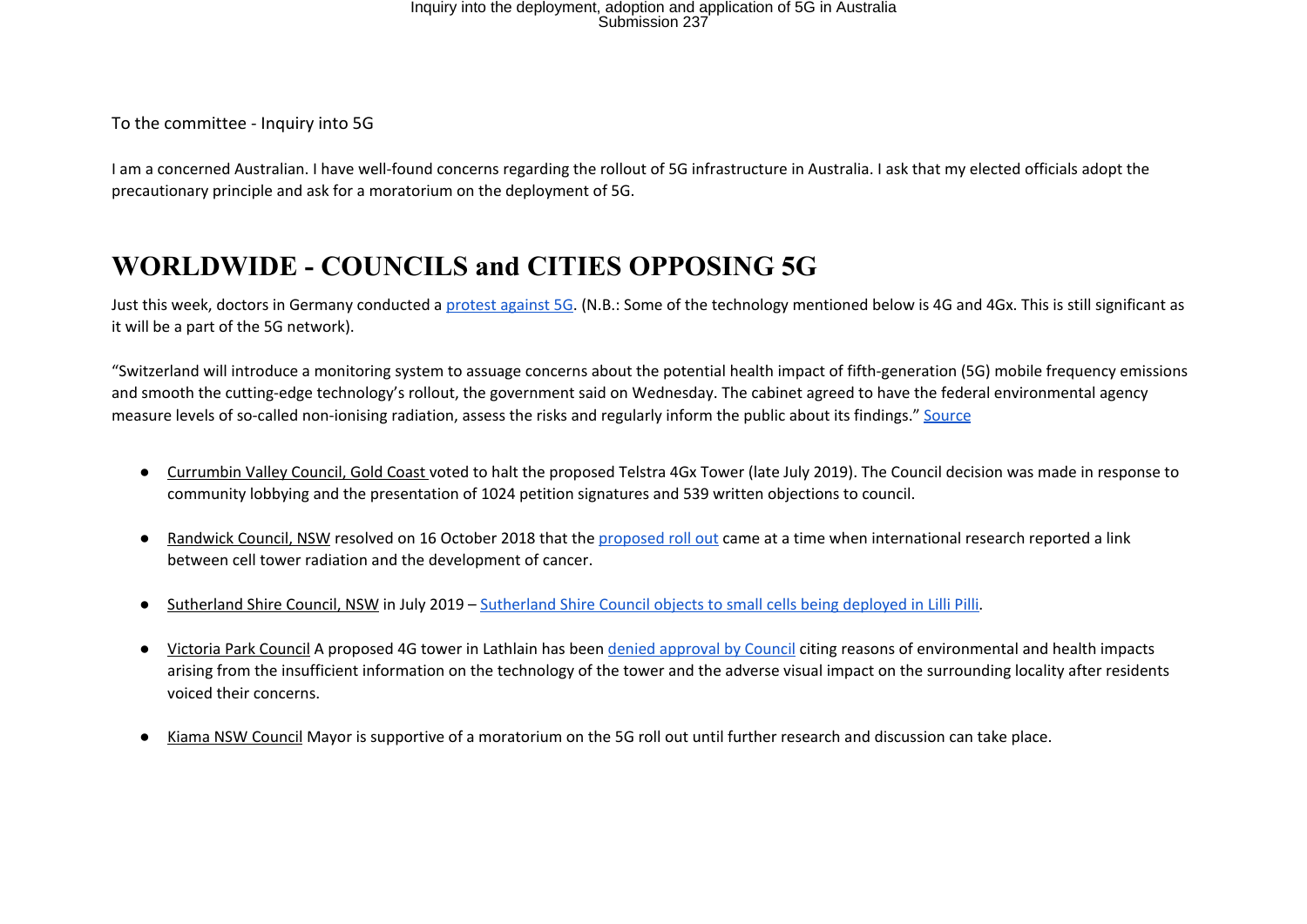### \*\*\*WORLDWIDE\*\*\*

● Glastonbury Council, UK: At the Glastonbury Town Council meeting on Tuesday 11th June a motion proposed by Cllr Mike Smyth and seconded by Cllr Jon Cousins read as follows: "This council has a social responsibility to protect the public and environment from exposure to harm … and therefore opposes the roll-out of 5G in the Parish of Glastonbury – based on the precautionary principle – until further information is revealed from a newly convened 5G advisory committee (working group)…..Town Council challenges 5G, June 2019

Trafford Council, UK**:** Trafford Council Rejects 5G, News4Trafford, 11/02/2019

- Florence, Italy applies the precautionary principle refusing permissions for 5G and referring to the 'ambiguity and the uncertainty of supranational bodies and private bodies (like ICNIRP) which 'have very different positions from each other, despite the huge evidence of published studies'
- Rome Capital City Hall XII APPROVED MOTION
- Municipality of Florence MOTION APPROVED
- Municipality of Rocca di Papa (Rome) RESOLVED APPROVED
- Municipality of Savignano Irpino (Avellino ) RESOLVED APPROVED
- Municipality of Viareggio (Lucca) RESOLVES APPROVED
- Municipality of Cinto Euganeo (Padua) APPROVED RESOLUTION
- Municipality of Cervaro (Frosinone) APPROVED RESOLUTION
- Municipality of Fresagrandinaria (Chieti) MOTION APPROVED
- Municipality of Conca Casale (Isernia) MOTION APPROVED
- Municipality of Marsaglia (Cuneo) MOTION APPROVED
- Municipality of Sesto Fiorentino (Florence) MOTION APPROVED
- Municipality of Campiglia Cervo (Biella) RESOLUTION APPROVED
- Municipality of San Gregorio Matese (Caserta) PROHIBITION OF THE MAYOR AT 5G
- The Swiss Canton of Vaud adopts a resolution calling for a moratorium on 5G antennas until the publication of a report on 5G by the Swiss Federal Office for the Environment,
- Geneva adopts a motion for a moratorium on 5G calling on the Council of State to request WHO to monitor independent scientific studies to determine the harmful effects of 5G.
- The Netherlands: Members of Parliament in the Netherlands insist that radiation research must be carried out before any approval of the 5G network. Chamber wants radiation research first, then 5G network, AD News, 04/04/2019
- Russia: The Ministry of Defense refused to transmit to the operators the frequencies for 5G, Vedomosti, 28/03/2019
- State of Louisiana, USA unanimously voted to stop 5G calling for study of effects on health and environment before 5G starts.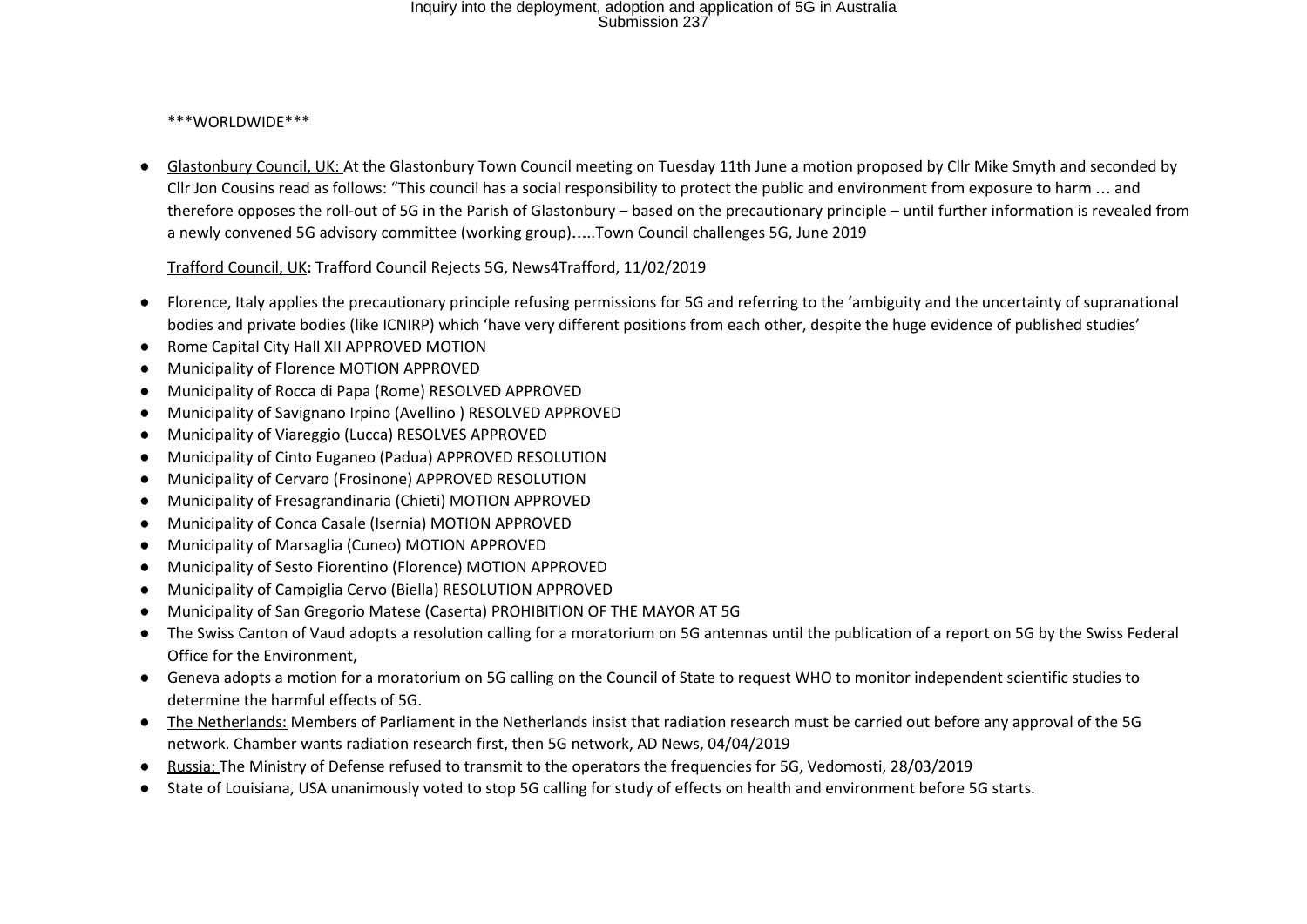- Portland, Oregon city officials state clear opposition to the installation of 5G networks around the city, supported by the Mayor and two commissioners.
- Oregon State Legislative Assembly in Senate Bill 283 declares health emergency. Directs State Health Authority to review studies of health effects of exposure to RF radiation in schools at least by reviews of peer-reviewed, independently funded studies and to recommend how to reduce children's exposure in schools
- California Supreme Court Justices unanimously uphold a 2011 San Francisco ordinance requiring telecommunications companies to get permit before placing antennas on city infrastructure.
- Mill Valley City Council voted unanimously to block cellphone companies from attempting to build 5G towers in the country and enacted an urgency ordinance to regulate 'small cell' towers.
- Petaluma, California No Small Cell shall be within 500 feet of any residence
- San Diego County:No small cells located within 1,000 feet of schools, child care centers, hospitals, or churches
- Mason, Ohio: No small cells in residential areas or within 100 feet of residential property
- Burlington, Massachusetts: Annual recertification fees for small cells
- Baton Rouge, Florida: Small cell deployment halted. May 30, 2019, Baton Rouge mayor hits pause on AT&T's 'small cell' towers after complaints from residents.
- Proposed New Hampshire Bill 522: An act establishing a commission to study the environmental and health effects of evolving 5G technology which asks "Why have 1,000s of peer-reviewed studies, including the recently published U.S. Toxicology Program 16-year \$30 million study, that are showing a wide range of statistically significant DNA damage, brain and heart tumors, infertility, and so many other ailments, being ignored by the Federal Communication Commission (FCC)?" and "Why are the FCCsanctioned guidelines for public exposure to wireless radiation based only on the thermal effect on the temperature of the skin and do not account for the non- thermal, non-ionizing, biological effects of wireless radiation?"
- Hallandale Beach, Florida: Passes 5G Small Cell Tower Resolution: Read press release here.
- Greendale, Wisconsin Resolution No. R2018-20 in November 2018: The Board of Trustees of the Village of Greendale, County of
- Milwaukee, State of Wisconsin, passed Resolution No. R2018-20 in November 2018 in opposition to the FCC's September 26,2018 Order because the Order's an unprecedented attack on local control of Greendale's largest asset, the public rights-of-way,for 5G technology; threatens the Village's responsibility to protect the health, safety, and welfare of its residents; and threatens the Village of Greendale's designation as a National Historic Landmark. RVICES, AND ASKING FOR CHANGES THAT MAINTAIN A REASONABLE LEVEL OF LOCAL
- Germany: BfS recommends careful 5G expansion, The Federal Office for Radiation Protection(BfS), 20/03/2019
- Guernsey: Call to halt 5G technology in Guernsey due to health fears, ITV News, 11/03/2019
- New York: https://www.billtrack50.com/BillDetail/1140648https://www.billtrack50.com/BillDetail/1140648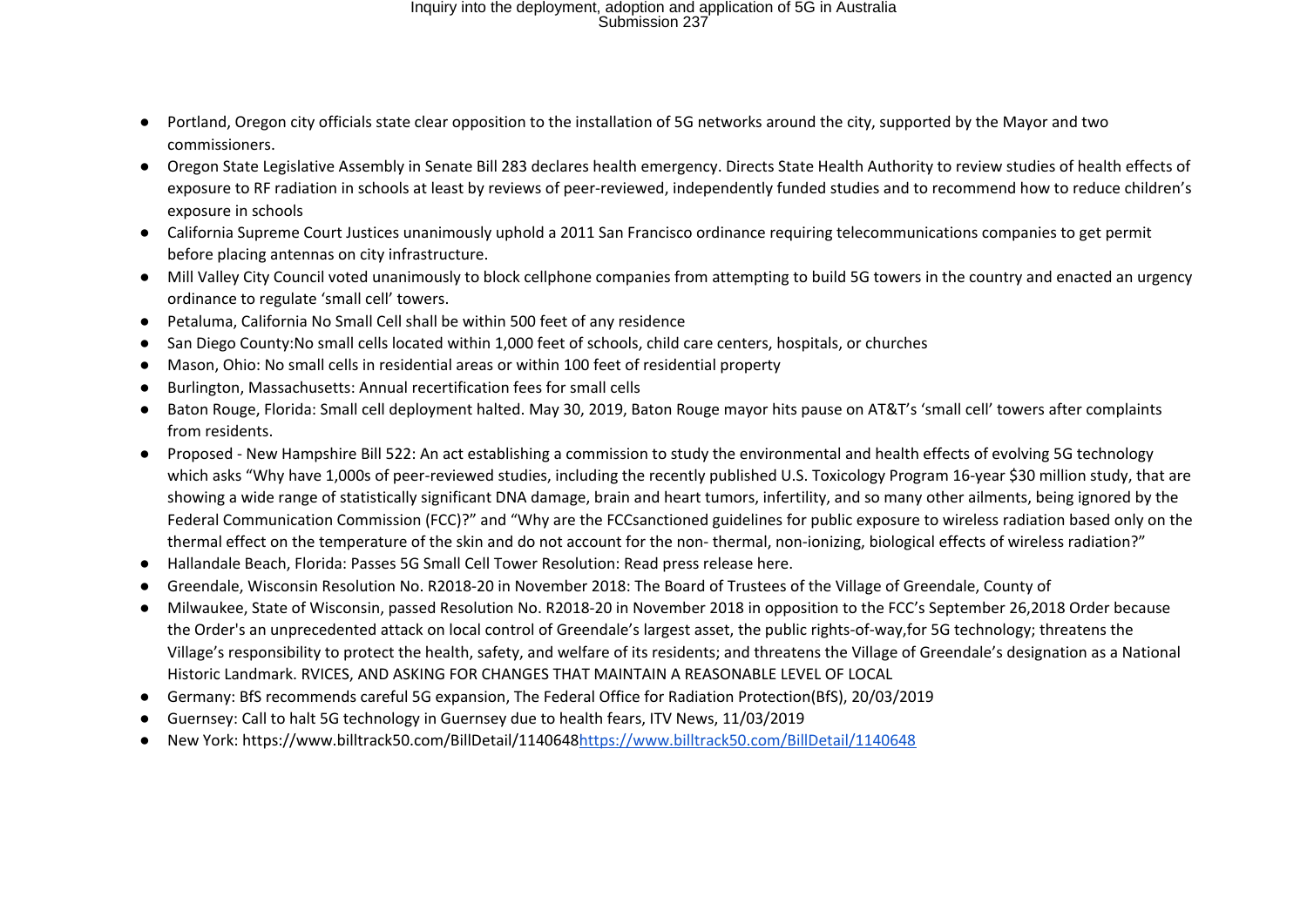#### **SAFETY TESTING**

- Why is it deemed acceptable to expose the public to 5G technology in the absence of longitudinal safety studies or any fact-based assurance of safety? 5G will use pulsed millimetre waves to carry information. But as Dr. Joel Moskowitz points out, **most 5G studies are misleading because they do not pulse waves.** This is important because research on microwaves already tells us how pulsed waves **have more profound biological effects on our body** compared to non-pulsed waves. Previous studies, for instance, show how pulse rates of the frequencies led to gene toxicity and DNA strand breaks. https://blogs.scientificamerican.com/observations/we-have-no-reason-to-believe-5g-is-safe/

### **INSURANCE**

It is interesting to not that insurance companies like Lloyds of London and Zurich Australia exclude damage from EMF radiation. In November 2010, Lloyd's of London Insurance published 'Electromagnetic fields from mobile phones: recent developments (376.62 KB, pdf)'.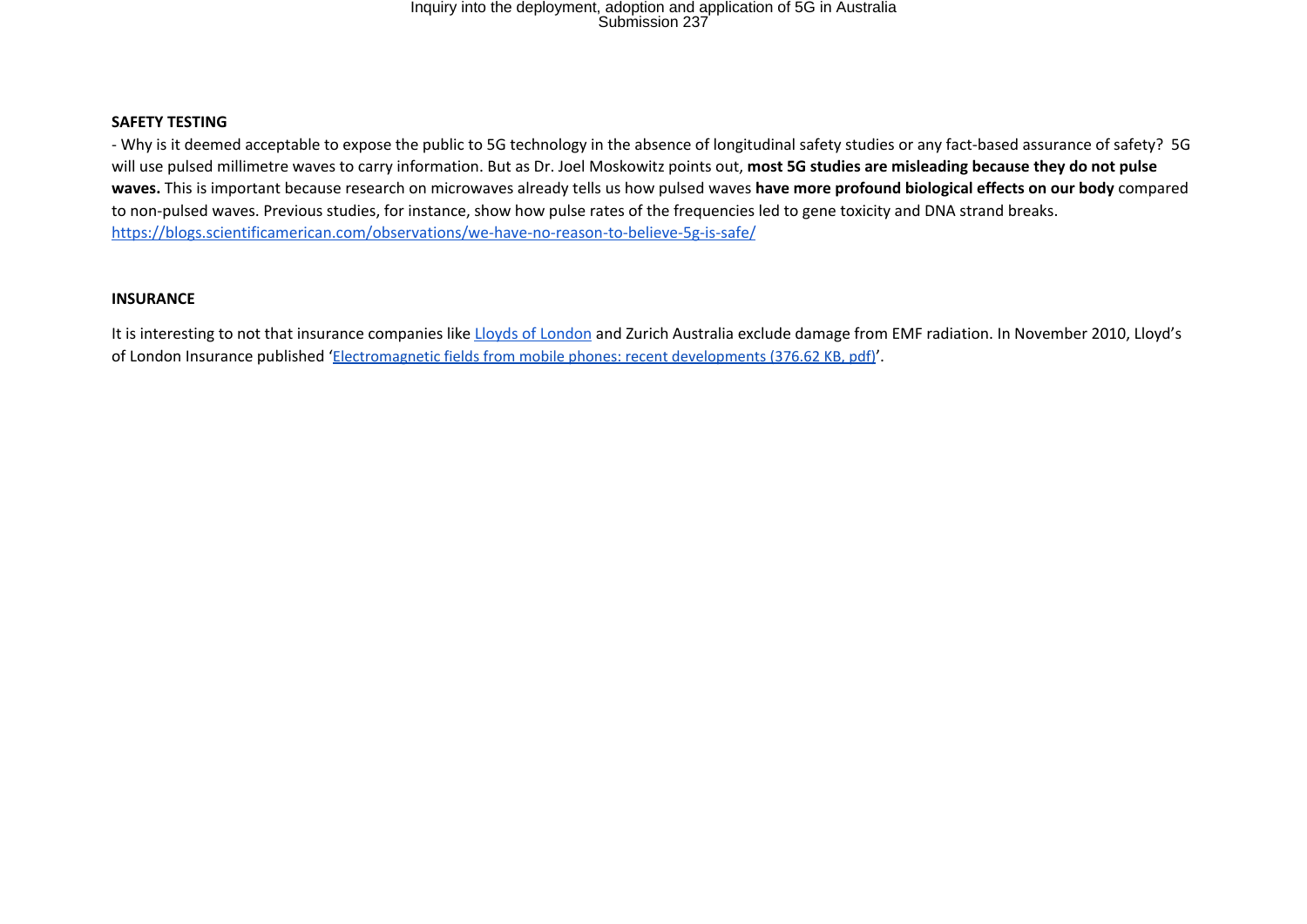#### **ARPANSA STANDARDS**

Why, when by your own review nearly half of the studies in the ARPANSA database show non-thermal effects, does the standard only cover thermal effects and offer no protection against non-thermal effects at much lower levels of exposure?

Why is Australia's rate of exposure limits 100x higher than Russia's and China's?

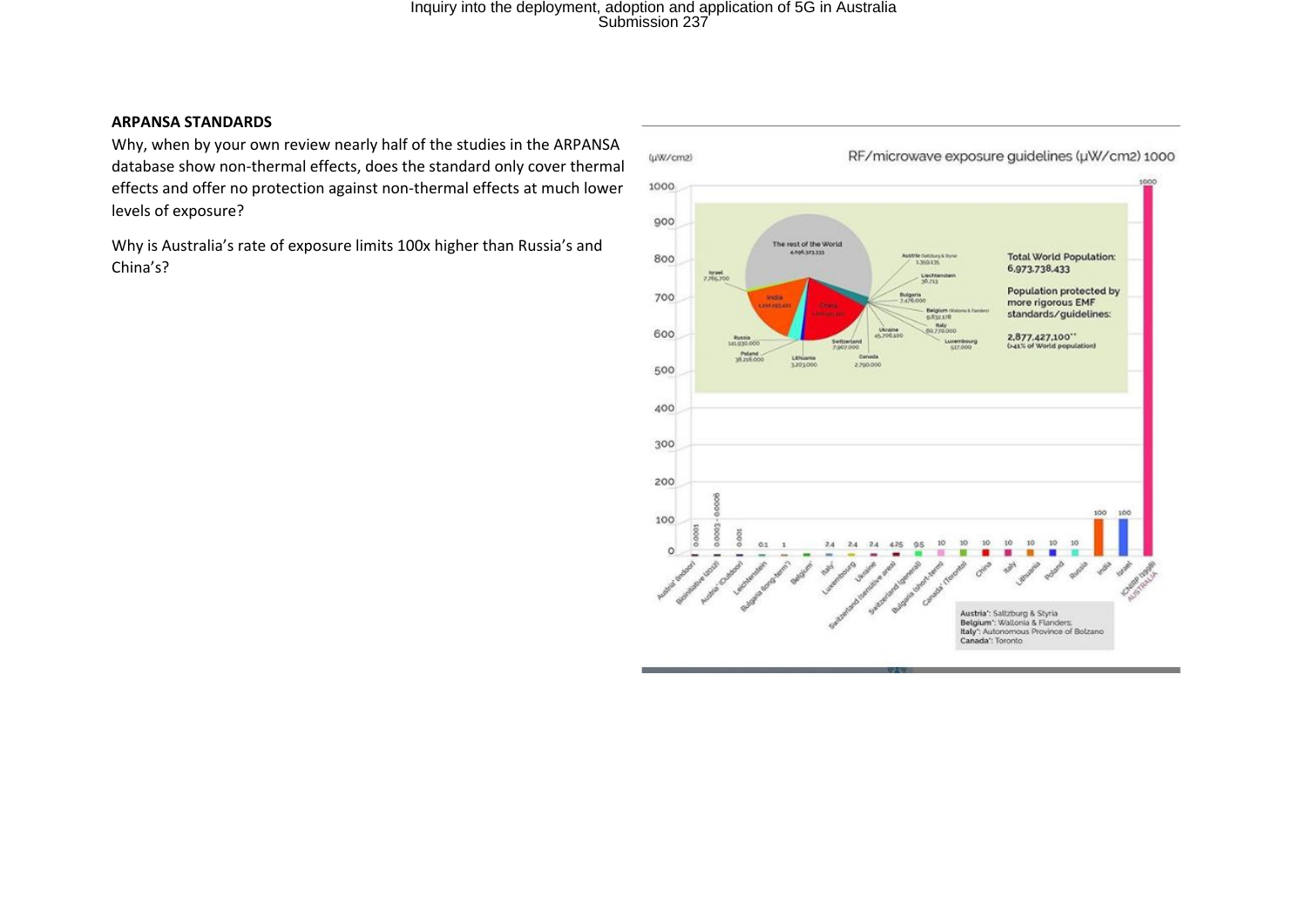### **HEALTH**

The full capacity of 5G raises health concerns for me, due to evidence that current 3G, 4G technology presents:

### **Injury from 5G has been reported in Switzerland**

The first reported injury of 5G in a news report comes from Switzerland, where 5G has been launched in 102 locations. The weekly French-language Swiss magazine L'Illustré interviewed people living in Geneva after the 5G rollout with alarming details of illness. Please read https://www.emfacts.com/2019/07/swiss-magazine-reports-first-5g-injuries-in-geneva/.

#### **INCREASED EXPOSURE TO HARMFUL EMF/RADIATION**

*"The new 5G wireless technology involves millimetre waves (extremely high frequencies) producing photons of much greater energy than even 4G and WiFi. Allowing this technology to be used without proving its safety is reckless in the extreme, as the millimetre waves are known to have a profound effect on all parts of the human body."*

### **-Prof. Trevor Marshall, Director Autoimmunity Research Foundation, California**

MMW (Millimetre Microwaves), at a short-range high intensity creating a yet more complicated denser soup of electro-smog. To work with the MMW in 5G, the antennas required are smaller. Some experts are talking about as small as 3mm by 3mm. The intensity is for efficiency and to deal with signal disruption from natural and man-made obstacles.

#### **SKIN**

Our body has between two million to four million sweat ducts. When exposed to MMWs they act as a network of small antennas when exposed to these wavelengths. " meaning that we become more conductive. 90% of the transmitted power is absorbed in the epidermis and dermis layer."

The effects of MMWs as studied by Dr Yael Stein of Hebrew University is said to also cause humans physical pain as our nociceptors flare up in recognition of the wave as damaging stimuli. We're looking at the possibility of many skin diseases and cancer, as well as physical pain to our skin.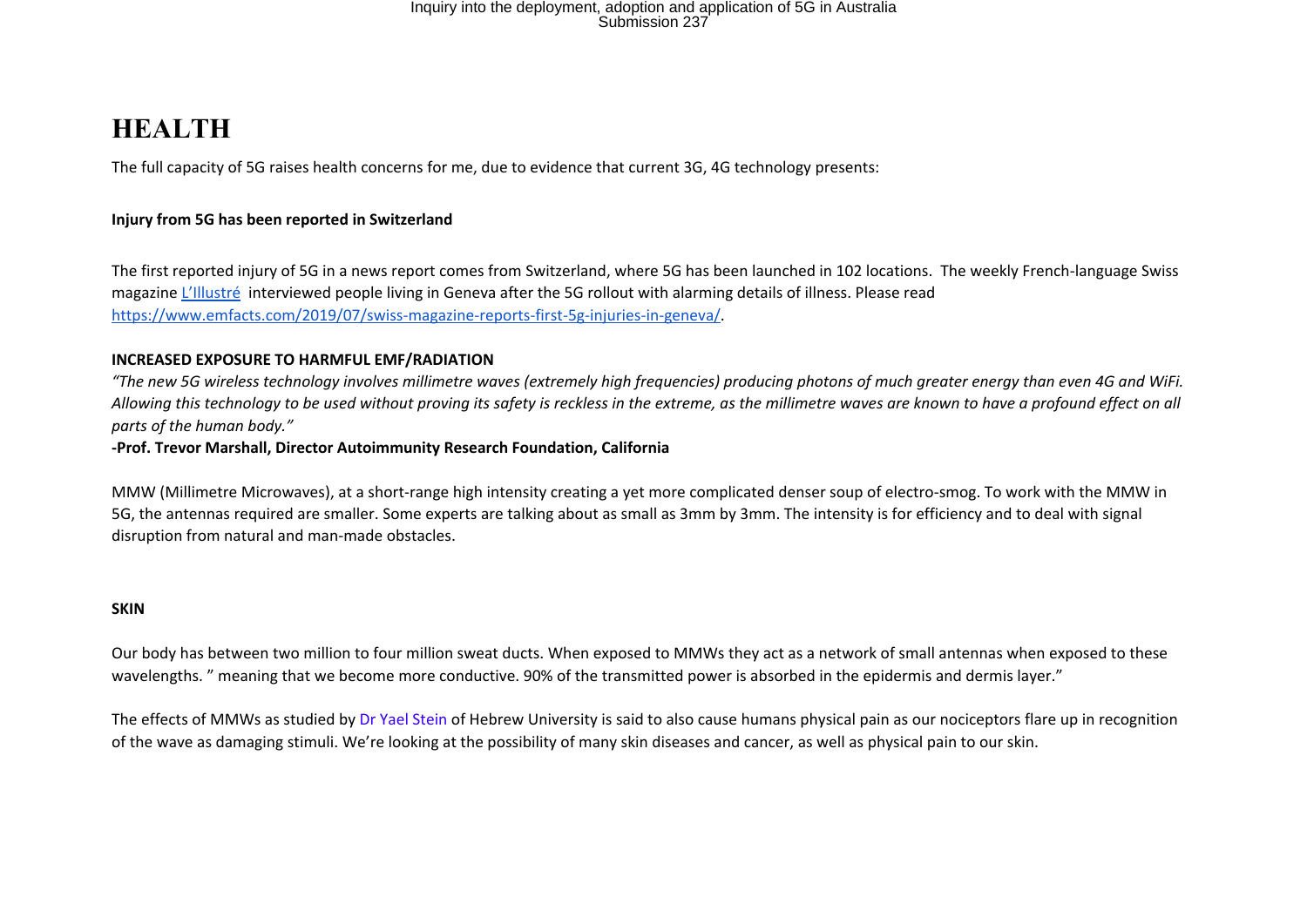### **EYES**

**- In** 1994 study found that low-level millimetre microwave radiation produced lens opacity in rats, which is linked to the production of cataracts. - An experiment conducted by the Medical Research Institute of Kanazawa Medical University found that 60GHz "millimetre-wave antennas can cause thermal injuries of varying types of levels. The thermal effects induced by millimetre waves can apparently penetrate below the surface of the eye."

**THE ATMOSPHERE AND DEPLETION OF FOSSIL FUELS:** implementation of the 5G global wireless network requires the launching of rockets to deploy satellites for 5G. These satellites have a short lifespan which would require a lot more deployment than what we're currently seeing. A new type of hydrocarbon rocket engine expected to power a fleet of suborbital rockets would emit black carbon which *"could cause potentially significant changes in the global atmospheric circulation and distributions of ozone and temperature"* according to a 2010 Californian study. Solid-state rocket exhaust contains chlorine which also destroys the ozone.

#### **The effects on the ozone are thought to be worse than current day CFC exposure.**

Google's Project Loon is said to bring the Internet to rural and hard-to-access areas by using helium balloons. But these balloons only have a 10-month lifespan. We're looking at a lot of helium being used here, more than what we can possibly have on Earth?

#### **DISRUPTION OF THE NATURAL ECOSYSTEM:**

**BIRDS:** since the year 2000, there have been reports of birds abandoning their nests as well as health issues like "*plumage deterioration, locomotion problems, reduced survivorship and death,"* says researcher Alfonso Balmori. Bird species that are affected by these low levels, non-ionizing microwave radiation are the House Sparrows, Rock Doves, White Storks, Collared Doves and Magpies, among others.

And what of the 2016 UNESCO report by Mark Broomhall. detailing the exodus of species from the Mt. Nardi area of the Nightcap National Park World Heritage Area during a 15-year period (2000-2015.)? What would 5G do to our local bird populations?

**BEES**